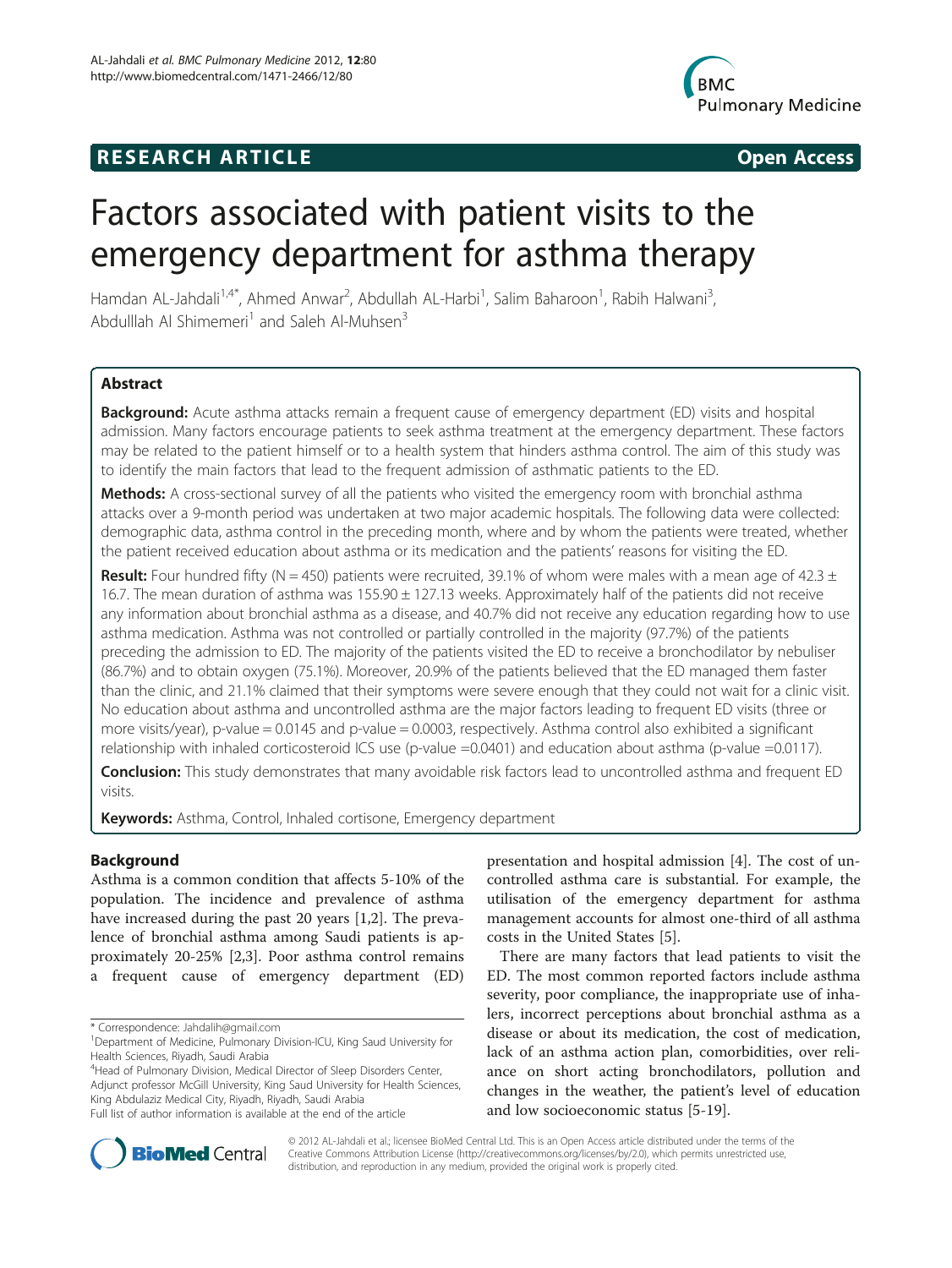Reducing the use of the ED for acute asthma treatment remains a major goal of asthma management that is recommended by all guidelines [\[20](#page-5-0)-[23](#page-5-0)]. It is not clear why many patients in our community still visit the ED and depends on the ED as their primary if not sole source of care. It is important to understand the factors associated with asthma-related ED visits in order to reduce the use of ED resource utilization for asthma treatment. There are many factors that encourage patients to seek asthma treatment at the ED and these factors may be different from one society to another. It is very important to identify characteristics of the patients and deficiencies in our health care delivery system related factors causing poor asthma control and frequent visits to the emergency department (ED). The objective of this study is to evaluate the most important factors associated with the increased usage of the emergency department in our population.

# Methods

This was a cross-sectional study conducted at the King Abdulaziz Medical City- King Fahad National Guard Hospital in Riyadh (KAMC-KFNGH) and the King Khalid University Hospital (KKUH). We enrolled patients with diagnosis of asthma who visited the ED for asthma management between August 2010 and March 2011. The enrolled patient must have a documented diagnosis of bronchial asthma as diagnosed by their primary treating physician and on prescribed inhaled corticosteroid (ICS) for at least the last three months. We excluded patients with undocumented diagnosis of bronchial asthma and not on ICS as per their medical record. This study was approved by the IRBs of both hospitals (Ref. IRBC/123/11). During ED visit, the trained coinvestigator collected information about demographic data, the duration of the illness, the medication used for asthma therapy and if the patient received any formal asthma education about asthma as a disease, how to use their inhaler devices and by whom. The patients were asked about regular visits to outpatient clinics, where they followed up, and how many times they visited the emergency department or were hospitalised over the last year. Co-investigators also verify this information by reviewing the medical record of each patient and assess asthma control over the last month by administering validated published Arabic version of Asthma Control Test (ACT) [[24](#page-6-0)].

# Statistical analysis

The collected data were transferred and analyzed using  $SAS^{\omega}$  version 9.2 (SAS Institute Inc., Cary, NC). Descriptive statistics, such as means, standard deviations, or median were used to summarize age and duration of asthma disease. Percentages were also used to summarize

gender, ICS use, follow up with clinics, education level, educated about medication, educated about asthma, and reasons for visiting the ED. Mann–Whitney test was used to compare the distributions of asthma disease duration across number of asthma-related ED visits ( $<$  3 vs.  $\geq$  3). Chi squared tests were used to test the associations between gender, ICS use, follow up with clinics, education level, educated about medication, and educated about asthma across asthma-related ED visits. Similar analysis used for asthma control test (ACT). Multiple logistic models were used to identify the risk factors that associated with three or more asthma-related ED visits. Pvalues less than 0.05 were considered significant. The odds ratios (ORs) with 95% CIs were reported to describe the strength of these associations.

# Results

Four hundred fifty  $(n = 450)$  asthma patients were enrolled in the study. Of the 450 asthma patients, 176 (39.1%) were males and 274 (60.9%) were females. The patient's demographic and clinical characteristics are shown in Table [1.](#page-2-0) The mean patients' age was 42.3 ±16.7 years, and the mean duration of asthma illness was  $155.90 \pm 127.13$  weeks. Two hundred and seventy (60.0%) patients were regularly followed up with a physician, while 180 (40.0%) patients did not have any follow up arrangement after their initial diagnosis of asthma. Approximately half of the patients did not have any formal education about asthma 232 (51.6%), while 183 (40.7%) did not receive education about how to use the medication or the devices. Of 218 patients received information about asthma as a disease, 44.5% received this information from physicians, 7.8% received the information from asthma educators, and 4.7% received the information from a pharmacist. One hundred sixty five of the 450 patients (36.7%) visited the ED three or more per year. The patients' asthma control for the last month before the ED visit was as follows: 23.4% of the patients with uncontrolled asthma (ACT score  $\leq$  15), 74.4% of the patients with partial controlled asthma  $(16 \leq ACT)$ score  $\leq$  23), 1.8% of the patients with complete controlled asthma (ACT score  $\geq$  24), and 0.5% of the patients with missing ACT score. When the patients were asked about the reason for the ED visit, the majority of the patients 86.7% indicated that receiving a nebulised bronchodilator was the major reason. Three hundred thirty-eight (75.1%) patients mentioned obtaining oxygen as their reason, while 20.9% believed that the ED treated their asthma faster, and 21.1% claimed that their asthma was severe enough that they could not wait to visit the clinic (Table [2](#page-3-0)). The majority of the patients, 74.7%, did not know what triggered their asthma, and 81.6% stopped all asthma therapy once they felt better.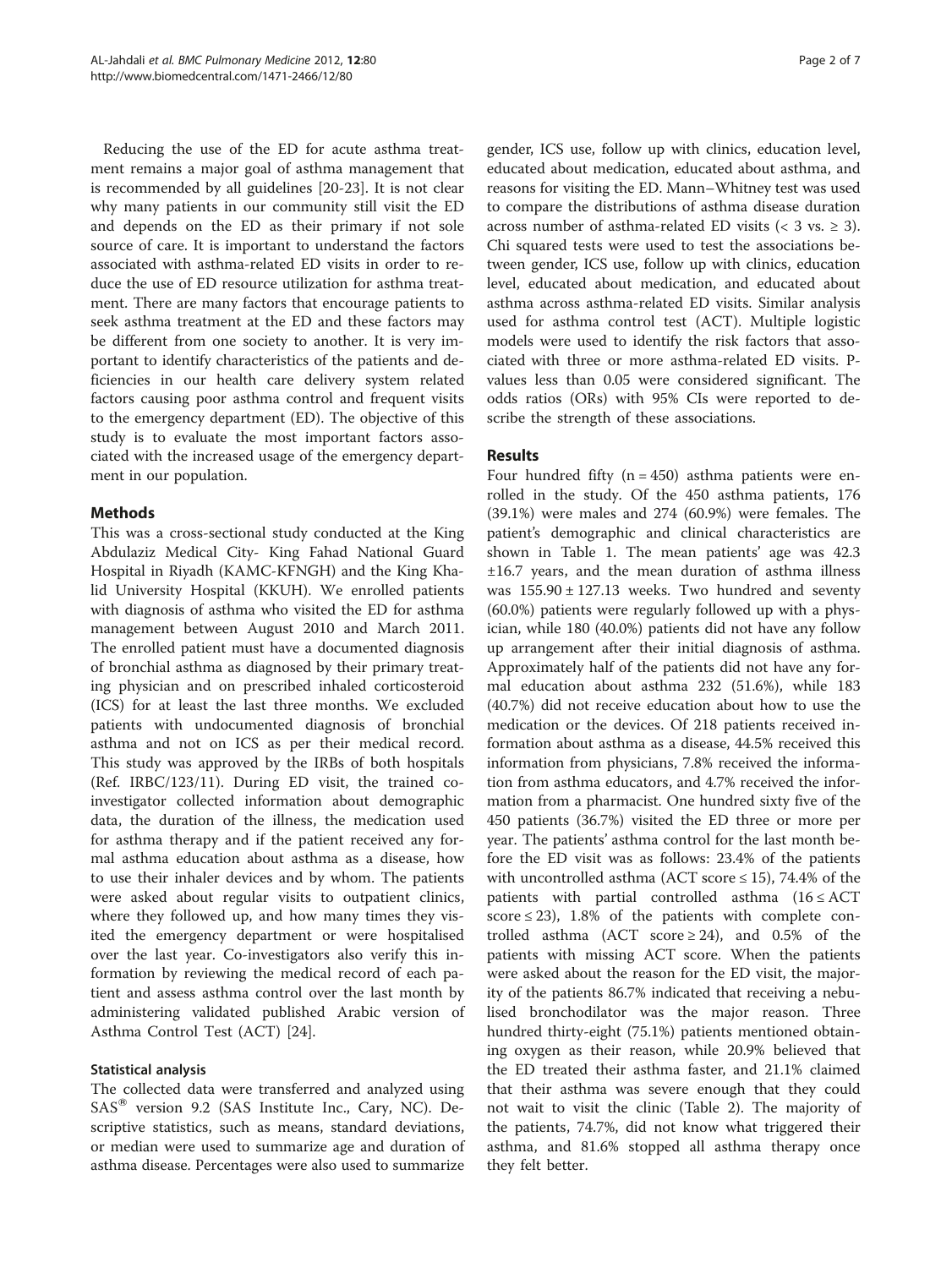<span id="page-2-0"></span>

| Table 1 Patient demographics and clinical asthma |  |  |
|--------------------------------------------------|--|--|
| characteristics $(N = 450)$                      |  |  |

| <b>Variable</b>                              | Levels                  |                     |
|----------------------------------------------|-------------------------|---------------------|
| Age, (Mean $\pm$ SD)                         |                         | $42.3 \pm 16.7$     |
| Duration of illness in weeks (Mean $\pm$ SD) |                         | $155.90 \pm 127.13$ |
| Gender                                       | % Female                | 60.9                |
| Education level                              | No school               | 44.0                |
|                                              | High school or<br>less  | 42.0                |
|                                              | University              | 13.8                |
|                                              | Missing                 | 0.2                 |
| <b>Employment Status</b>                     | Employee                | 31.8                |
|                                              | Student                 | 6.9                 |
|                                              | Housewife               | 52.0                |
|                                              | Non-employee            | 4.7                 |
|                                              | Other                   | 4.4                 |
|                                              | Missing                 | 0.2                 |
| Follow up consistently with doctor           |                         | 60.0                |
| Follow-up clinic                             | PHC/Family<br>Medicine  | 46.2                |
|                                              | Pulmonary               | 10.2                |
|                                              | Internal Medicine       | 1.8                 |
|                                              | Other                   | 1.8                 |
|                                              | No follow-up            | 40.0                |
| No education about asthma                    |                         | 51.6                |
| No education about medication<br>(devices)   |                         | 40.7                |
| ED visits                                    | $\leq$ 3                | 61.3                |
|                                              | $\geq$ 3                | 36.7                |
|                                              | Missing                 | 2.0                 |
| Asthma control                               | Uncontrolled            | 23.3                |
|                                              | Partially<br>controlled | 74.4                |
|                                              | Completely<br>control   | 1.8                 |
|                                              | Missing                 | 0.5                 |

╦All percentage rounded to one decimal.

The asthma-related ED visits were classified on the basis of whether the asthma patient had three or more asthma-related ED visits. Table [3](#page-3-0), shows the relationships between three or more asthma-related ED visits and the patient's education level, education about asthma, ISC, and asthma control. Those who were not educated about asthma were more likely to visit the ED because of asthma than those who had been educated about asthma (42.7% versus 31.5%, p-value =0.0145). More of the patients with uncontrolled asthma (ACT score  $\leq$  15) than partially/fully controlled asthma (ACT score > 15) made three or more ED visits (52.4% versus 32.9%, p-value =0.0003). Table [4,](#page-4-0) shows the relationships between asthma control and patient's demographic and clinical characteristics. There was a relationship between patient believe of needing oxygen for asthma therapy and three or more ED visits (40.5% versus 28.2%, p-value =0.0209), there was no relationship between visit ED primarily to obtain a bronchodilator and three or more ED visits (36.5% versus 43.3%, p-value =0.3081). Mann–Whitney test revealed there was no relationship between the duration of the disease and the number of ED visit ( $p = 0.3944$ ). An education level higher than high school (p-value = 0.0071), an uncontrolled asthma  $(p-value = 0.0063)$ , and irregular follow up with clinics (p-value = 0.0328) were highly associated with three or more asthma-related ED visits, after being controlled for gender, ICS use, education level, education about medication, and education about asthma (Table [5\)](#page-4-0). As found in this study, the patients with university education were twice more likely to visit the ED than the patients with high school or not educated (OR: 2.359; 95% CI: 1.263, 4.407). The patients with uncontrolled asthma were twice as likely to come to the ED compared with the patients with controlled asthma (OR: 1.924; 95% CI: 1.203, 3.077). This study also showed that asthma control as determined by ACT had a significant relationship with ICS use (p-value  $= 0.0401$ ), asthma education (p-value =  $0.0117$ ), ED visit primarily to obtain a bronchodilator (p-value = 0.0001), and ED visit to obtain oxygen (p-value  $= 0.0203$ ). The distribution of uncontrolled asthma varied depending on patient ICS use (27.6% irregular, while 19.4% regular use). Those who had not been educated about asthma were more likely to have uncontrolled asthma than those who had been educated about asthma (28.1% versus 18.1%).

#### **Discussion**

While this study is not epidemiological, it is the first study to investigate the factors leading to ED visits in a sample of Saudi bronchial asthma population and the characteristics of those patients. The major strength of this study lies in direct interviewing the patients and confirmation of the information obtained by reviewing the medical record. It is very important to examine these factors, because, we observed that many patients depend on the ED for asthma management. Knowing these factors may help address some of the deficiencies in our health system. The national and international guidelines for the management of bronchial asthma emphasise patient education and regular follow up with asthma professional. Our study generally showed that a substantial number of patients do not follow up asthma management with physicians and did not receive any education about asthma as a disease. A substantial number of our patients also used ED as an easy way to access their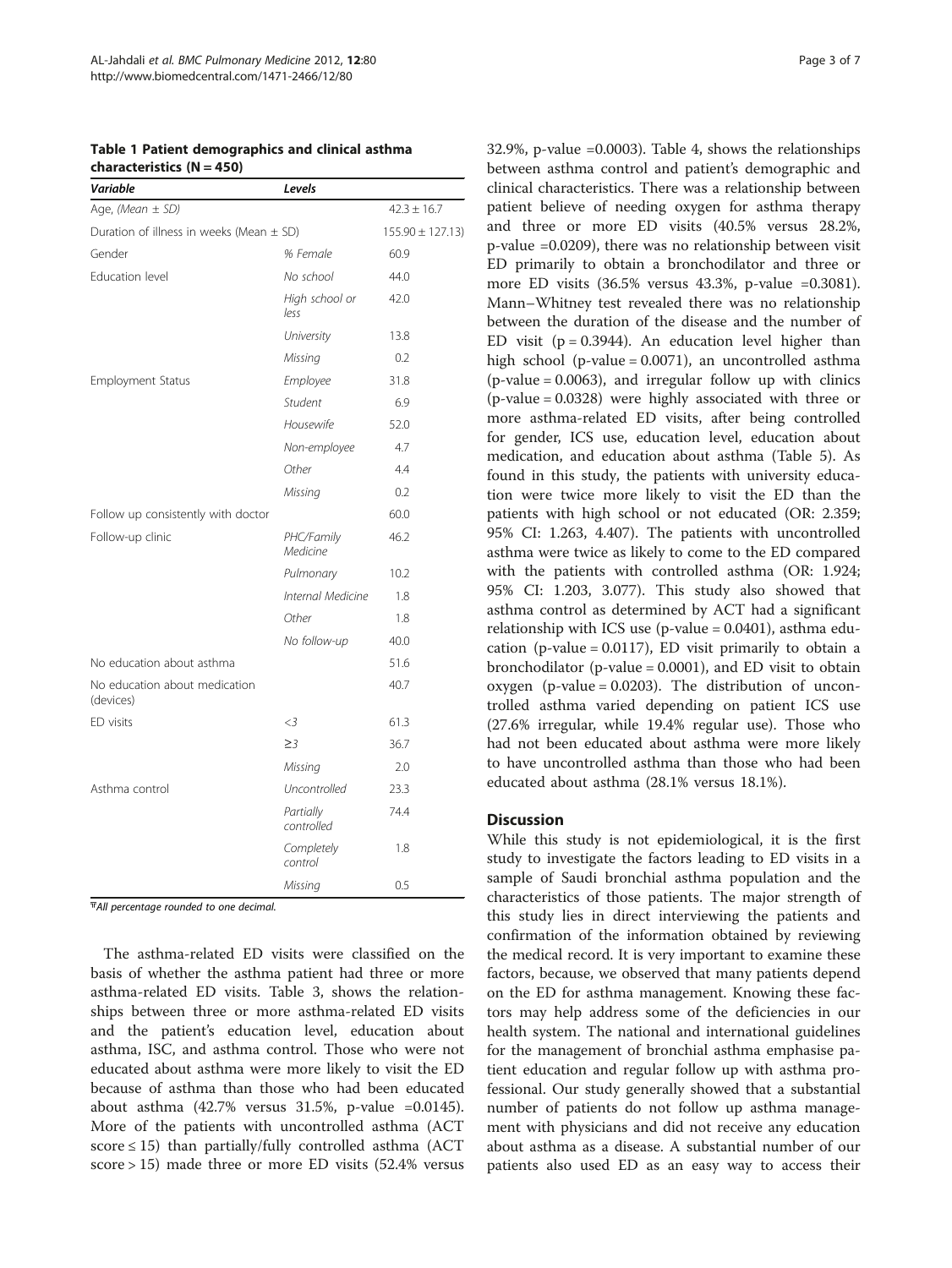<span id="page-3-0"></span>Table 2 Knowledge about asthma management and Reasons for visiting the ED  $(N = 450)$ 

| Variable                                                                        | %    |
|---------------------------------------------------------------------------------|------|
| <b>Reason for ED visit</b>                                                      |      |
| Visit ED primarily to obtain a bronchodilator                                   | 86.7 |
| Visit ED to obtain oxygen                                                       | 75.1 |
| The severity of asthma doesn't allow the patient to wait for a<br>clinic visit. | 21.1 |
| Belief that the patient is treated faster in the ED                             | 20.9 |
| The ED is available 24 hours a day                                              | 19.1 |
| The patient treated directly without delay                                      | 20.9 |
| Medication given as nebulizer at ED is more useful                              | 19.6 |
| Knowledge about asthma management                                               |      |
| Take bronchodilator to relieve symptoms only                                    | 87.3 |
| Stop ICS therapy when feel better                                               | 81.6 |
| Believe long term use of inhaler unsafe                                         | 42.7 |
| Believe continues use of inhaler cause dependence                               | 35.1 |
| Believe asthma therapy use its effect overtime                                  | 40.3 |
| Does not know what trigger asthma symptoms                                      | 74.7 |
| Does not know what should do during asthma attack                               | 28.9 |

asthma management instead of keeping a follow up appointment with asthma professionals. This is not unique for our population, and many studies have reported the same findings [[14,15,](#page-5-0)[25\]](#page-6-0). The majority of our patients exhibited uncontrolled or partially controlled bronchial asthma (97.7%) in the months preceding the ED visit, which is unacceptably high. However, this result also consistent with our previous finding of a substantial

percentage of uncontrolled or partially controlled bronchial asthma (95%) among the patients in major tertiary care hospitals [\[26](#page-6-0)]. The result of our study raises national concerns regarding our current asthma management system, which requires better health delivery structures, easy clinic access for patients, better patient education, better dissemination of the current national asthma guidelines and better monitoring. Asthma educators only educated 17% of the patients in this study; this was primarily due to the lack of trained asthma educators in many tertiary care hospitals and definitely contributes to the number of patients with uncontrolled asthma and the number of ED visits. The majority of our patients who had follow up visits (40%) attended the follow up at a primary care clinic, where the setting for asthma education is not very strong. The lack of patients education about asthma is obvious, as almost 40% of our patients were never taught how to use asthma devices. Studies have shown that ensuring that asthma patients understand their medication and the appropriate use of a drug delivery device contributes significantly to asthma control [[27-30\]](#page-6-0). Furthermore, Hanania NA et al. [[31](#page-6-0)] have shown that many of the medical personnel responsible for instructing and educating patients in optimal inhaler use lack rudimentary skills with these devices, seldom receive formal training in the use of inhalation devices, and may be not familiar with newer inhalation devices and techniques. We believe that our study identify probably a substantial problem in our health care system, particularly in the primary care setting. Abudahish, A et al. [[32\]](#page-6-0) have shown that asthma management in primary care is unsatisfactory. Our study also revealed

Table 3 The association between asthma-related ED visits and demographic and clinical characteristics ( $N = 441$ )

| Variable                  | Levels                    | < 3 visits  | $\geq$ 3 visits | $p-$      |  |
|---------------------------|---------------------------|-------------|-----------------|-----------|--|
|                           |                           | $(n = 276)$ | $(n = 165)$     | value     |  |
| Gender                    | % Male                    | 63.8        | 36.2            | 0.6721    |  |
|                           | Female                    | 61.8        | 38.2            |           |  |
| Regular ICS use           | Yes                       | 65.6        | 34.4            | 0.1880    |  |
|                           | No                        | 59.6        | 40.4            |           |  |
| Follow up with clinics    | Yes                       | 61.4        | 38.6            | 0.4688    |  |
|                           | No                        | 64.8        | 35.2            |           |  |
| Education level           | High school or less       | 64.8        | 35.2            | $0.0133*$ |  |
|                           | University                | 48.4        | 51.6            |           |  |
| Educated about medication | Yes                       | 64.5        | 35.5            | 0.3498    |  |
|                           | No                        | 60.1        | 39.9            |           |  |
| Educated about asthma     | Yes                       | 68.5        | 31.5            | $0.0145*$ |  |
|                           | N <sub>O</sub>            | 57.3        | 42.7            |           |  |
| ACT                       | Not controlled            | 47.6        | 52.4            | $0.0003*$ |  |
|                           | Partially/Full controlled | 67.1        | 32.9            |           |  |

\*The Chi-square statistic is significant at the .05 level.╦All percentage rounded to one decimal.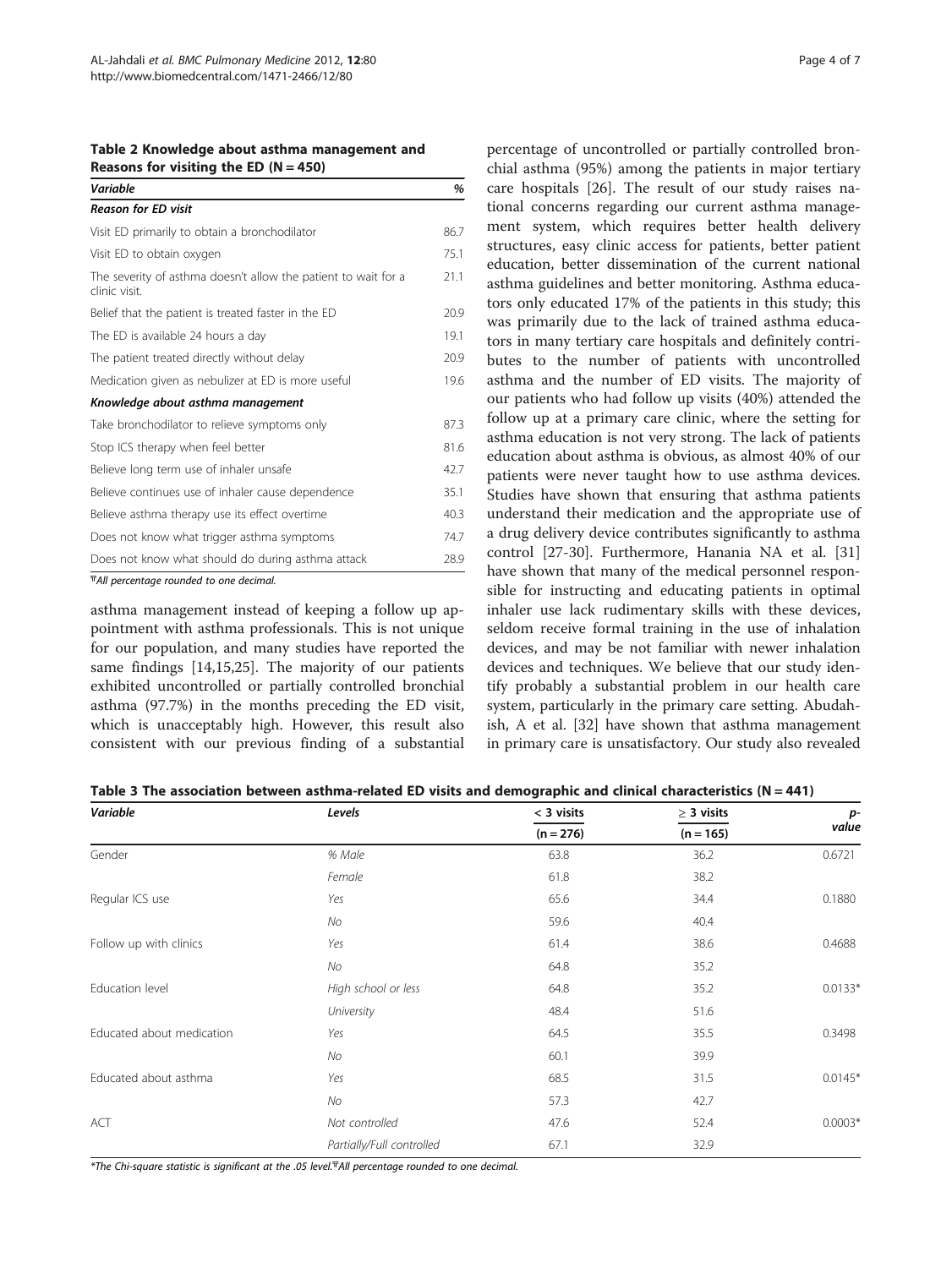| Variable                  | Levels              | Partially/Full controlled $(n = 343)$ | Not controlled ( $n = 105$ ) | p-value   |
|---------------------------|---------------------|---------------------------------------|------------------------------|-----------|
| Gender                    | % Male              | 76.0                                  | 24.0                         | 0.8220    |
|                           | Female              | 76.9                                  | 23.1                         |           |
| Regular ICS use           | Yes                 | 80.6                                  | 19.4                         | $0.0401*$ |
|                           | No                  | 72.4                                  | 27.6                         |           |
| Follow up with clinics    | Yes                 | 77.8                                  | 22.2                         | 0.5188    |
|                           | No                  | 75.1                                  | 24.9                         |           |
| Education level           | High school or less | 77.2                                  | 22.8                         | 0.3853    |
|                           | University          | 72.1                                  | 27.9                         |           |
| Educated about medication | Yes                 | 78.6                                  | 21.4                         | 0.2650    |
|                           | No                  | 74.0                                  | 26.0                         |           |
| Educated about asthma     | Yes                 | 81.9                                  | 18.1                         | $0.0117*$ |
|                           | No                  | 71.9                                  | 28.1                         |           |

<span id="page-4-0"></span>

\*The Chi-square statistic is significant at the .05 level.╦All percentage rounded to one decimal.

the common misunderstanding of using the ED to receive a nebulised bronchodilator and oxygen as primary therapy for acute asthma among many of our patients. Approximately 80% of the patients were classified with mild asthma by the National Asthma Educating Program (NAEAP), and these patients would probably obtain relief from their symptoms by using rescue MDI bronchodilator without need to visit ED if they received the appropriate education. We also examined the factors that lead to three or more ED visits over the preceding year, believing that patients with frequent ED visits probably have less control over their asthma. In our study, the more educated patients reported three or more ED visits; however, the number of these patients was generally small (13%), and most of them experienced moderate to severe asthma (data not shown). Similar to other studies investigating the lack of asthma education, uncontrolled or partially controlled asthma were major reasons for the ED visit, in addition to inconsistent clinic visits [\[15,16\]](#page-5-0). This study is only based on two teaching hospitals in the central region of Saudi

Arabia and may not reflect the situation at the national level. However, we believe that this study reflects the current general characteristics and risk factors for crisis oriented care and dependence on the ED for the management of bronchial asthma exacerbations. Furthermore, the situation may be even worse if we assessed these data at the country level, where the infrastructure for asthma management may be less well organised.

#### Limitations

One of the major limitations of this study is the inability to assess the components or quality of the different asthma education or information programs our asthmatic patients received from health care professionals. In addition, we did not examine the detailed risk factors for asthma exacerbation, such as an environmental risk for exacerbations at home or in working environments. The second limitation is the lack of an economic evaluation for an ED visit. While the Saudi Arabian government provides free health care for all Saudi citizens, we could not readily assess the accessibility of outpatient

| Table 5 The odds ratios and 95% CIs for the risk factors associated with three or more asthma-related ED visits |
|-----------------------------------------------------------------------------------------------------------------|
|                                                                                                                 |

| Variable                  | levels       | <b>Estimate</b><br>$-0.2487$ | P-value<br>0.3982 | <b>OR</b><br>$\overline{\phantom{a}}$ | 95% CI                   |       |
|---------------------------|--------------|------------------------------|-------------------|---------------------------------------|--------------------------|-------|
| Intercept                 |              |                              |                   |                                       | $\overline{\phantom{a}}$ |       |
| Age                       |              | 0.00344                      | 0.5984            | 1.003                                 | 0.991                    | 1.016 |
| Gender                    | Female       | 0.0694                       | 0.5192            | 1.149                                 | 0.753                    | 1.752 |
| Regular ICS use           | No.          | 0.0594                       | 0.6348            | 1.126                                 | 0.690                    | 1.838 |
| ACT                       | Uncontrolled | 0.3272                       | $0.0063*$         | 1.924                                 | 1.203                    | 3.077 |
| Follow up with clinics    | No.          | $-0.2746$                    | $0.0328*$         | 0.577                                 | 0.349                    | 0.956 |
| <b>Fducation level</b>    | University   | 0.4292                       | $0.0071*$         | 2.359                                 | 1.263                    | 4.407 |
| Educated about medication | No.          | 0.0790                       | 0.5844            | 1.171                                 | 0.665                    | 2.062 |
| Educated about asthma     | No.          | 0.2042                       | 0.1506            | 1.504                                 | 0.862                    | 2.625 |

\* Wald Chi-square statistic is significant at the .05 level.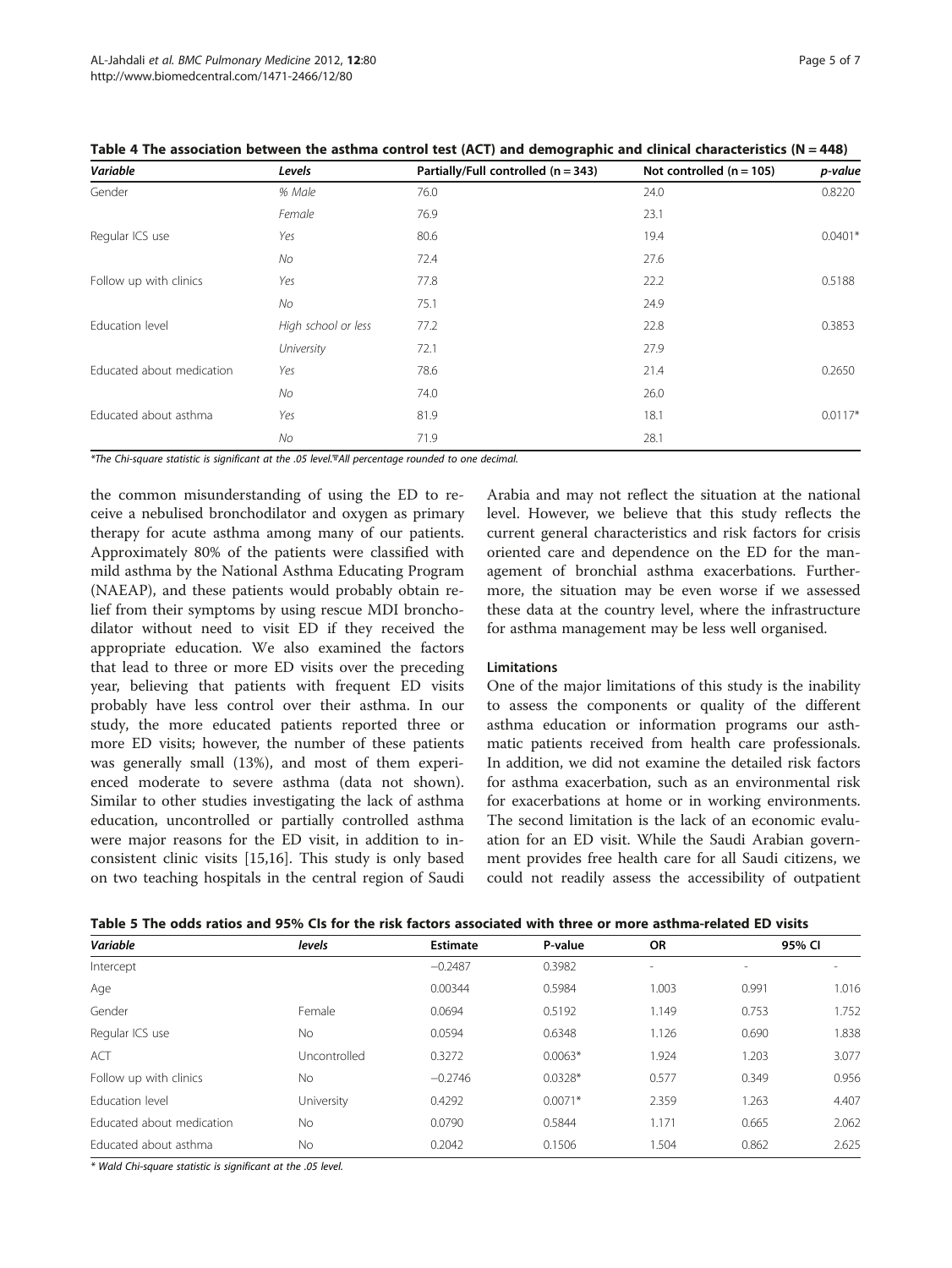<span id="page-5-0"></span>clinics at both institutions, as it was not the aim of the study. Another limitation is not comparing the risk factors of our patients to those patients who attend outpatient clinics; however, our previous study found that the majority of the patients at outpatient clinics still have uncontrolled asthma [\[26\]](#page-6-0) and hold many false beliefs and misconceptions about bronchial asthma as a disease and the role of inhaled corticosteroids and the factors affecting compliance among adult asthmatic patients [\[33\]](#page-6-0).

## Conclusion

Our study has identified several factors that increase the risk of repeated ED visits for the crisis oriented care of asthma. The major factors we identified are a lack of asthma education, the lack of regular follow up with specialised asthma clinics, patient misunderstandings about the role of EDs in the treatment of bronchial asthma, and the underutilisation of inhaled steroid use. Most of these factors can be addressed by health care providers, and health care planners can rectify these problems by restructuring asthma management resources to emphasise a more multidisciplinary approach and invest in training additional asthma educators to participate in patient education and instruction of how to use inhaler devices and asthma action plans.

#### Competing interests

The authors declare that they have no competing interests.

#### Authors' contributions

JH: Review the scientific literature pertinent to the research question. Writing the proposal and responding to reviewer and IRB comments. Create data collection form and draft the first manuscript. AA: perform all statistical analysis and writ the result section. HA: Supervising the data collection at KAMC. SB:-Scientifically contribute to writing the proposal. HR: Supervising the data collection at KKUH. SA : Providing scientific expertise and operational guidance to data collection at KAMC and actively precipitating in contributing in the manuscript writing as per assignment by PI. MS: Scientifically contribute to writing the proposal and study conduct at KKUH. All authors read and approved the final manuscript.

#### Acknowledgments

We would like to thank Dr. Ali Al-Farhan and Dr. Raeied Hejaze for facilitating our access to the EDs and helping identify potential patients. We also thank King Abdullah International Medical Research Center (KAIMRC) for funding and provide editing supporting this research.

#### Author details

<sup>1</sup>Department of Medicine, Pulmonary Division-ICU, King Saud University for Health Sciences, Riyadh, Saudi Arabia. <sup>2</sup>Department of Epidemiology and Biostatistics, College of Public Health and Health, Informatics, King Saud bin Abdulaziz University for Health Sciences, Riyadh, Saudi Arabia. <sup>3</sup>Asthma Research Chair and Prince Naif Center for Immunology Research, Department of Paediatrics, College of Medicine, King Saud University, Riyadh, Saudi Arabia. <sup>4</sup>Head of Pulmonary Division, Medical Director of Sleep Disorders Center, Adjunct professor McGill University, King Saud University for Health Sciences, King Abdulaziz Medical City, Riyadh, Riyadh, Saudi Arabia.

#### Received: 27 November 2012 Accepted: 14 December 2012 Published: 17 December 2012

#### References

- 1. Gupta RS, Weiss KB: The 2007 national asthma education and prevention program asthma guidelines: accelerating their implementation and facilitating their impact on children with asthma. Pediatrics 2009, 123(Suppl 3):S193–S198.
- 2. Al Frayh AR, Shakoor Z, Gad El Rab MO, Hasnain SM: Increased prevalence of asthma in saudi arabia. Ann Allergy Asthma Immunol 2001, 86(3):292–296.
- 3. Al Frayh AR, Al Nahdi M, Bener AR, Jawadi TQ: Epidemiology of asthma and allergic rhinitis in two coastal regions of Saudi Arabia. Allerg Immunol (Paris) 1989, 21(10):389–393.
- 4. Adams RJ, Smith BJ, Ruffin RE: Factors associated with hospital admissions and repeat emergency department visits for adults with asthma. Thorax 2000, 55(7):566–573.
- 5. Weiss KB, Gergen PJ, Hodgson TA: An economic evaluation of asthma in the United States. N Engl J Med 1992, 326(13):862-866.
- 6. Abisheganaden J, Sin Fai Lam KN, Lim TK: A profile of acute asthma patients presenting to the emergency room. Singapore Med J 1996, 37(3):252–254.
- 7. Aelony Y: Why patients with asthma go to the emergency room. JAMA 1980, 243(8):732.
- 8. Al Zabadi H, El Sharif N: Factors associated with frequent emergency room attendance by asthma patients in Palestine. Int J Tuberc Lung Dis 2007, 11(8):920–927.
- 9. Berktas BM, Bircan A: Effects of atmospheric sulphur dioxide and particulate matter concentrations on emergency room admissions due to asthma in Ankara. Tuberk Toraks 2003, 51(3):231–238.
- 10. Chugh K: Acute asthma in emergency room. Indian J Pediatr 2003, 70(Suppl 1):S28–S33.
- 11. Dalcin PT, Piovesan DM, Kang S, Fernandes AK, Franciscatto E, Millan T, et al: Factors associated with emergency department visits due to acute asthma. Braz J Med Biol Res 2004, 37(9):1331–1338.
- 12. Dales RE, Schweitzer I, Kerr P, Gougeon L, Rivington R, Draper J: Risk factors for recurrent emergency department visits for asthma. Thorax 1995, 50(5):520–524.
- 13. Ford JG, Meyer IH, Sternfels P, Findley SE, McLean DE, Fagan JK, et al: Patterns and predictors of asthma-related emergency department use in Harlem. Chest 2001, 120(4):1129–1135.
- 14. Garrett JE, Mulder J, Wong-Toi H: Characteristics of asthmatics using an urban accident and emergency department.  $N Z Med J$  1988, 101(847 Pt 1):359–361.
- 15. Hanania NA, David-Wang A, Kesten S, Chapman KR: Factors associated with emergency department dependence of patients with asthma. Chest 1997, 111(2):290–295.
- 16. Lee PY, Khoo EM: How well were asthmatic patients educated about their asthma? A study at the emergency department. Asia Pac J Public Health 2004, 16(1):45–49.
- 17. Rodriguez-Martinez CE, Sossa MP, Castro-Rodriguez JA: Factors associated to recurrent visits to the emergency department for asthma exacerbations in children: implications for a health education programme. Allergol Immunopathol (Madr) 2008, 36(2):72–78.
- 18. Rossi OV, Kinnula VL, Huhti E: Emergency room visits for acute attacks of asthma: characterization of patients and visits. Respiration 1991, 58(1):21–25.
- 19. Zeiger RS, Heller S, Mellon MH, Wald J, Falkoff R, Schatz M: Facilitated referral to asthma specialist reduces relapses in asthma emergency room visits. J Allergy Clin Immunol 1991, 87(6):1160–1168.
- 20. National Asthma Education and Prevention Program: Expert panel report 3: guidelines for the diagnosis and management of asthma. Bethesda (MD): national heart, lung, and blood institute. NIH Publication No. 07–4051. NIH Publication No 07–4051. 2007, [http://www.nhlbi.nih.gov/guidelines/asthma/](http://www.nhlbi.nih.gov/guidelines/asthma/asthgdln.pdf) [asthgdln.pdf](http://www.nhlbi.nih.gov/guidelines/asthma/asthgdln.pdf). Access date 02-12-2012.
- 21. Al-Moamary MS, Al-Hajjaj MS, Idrees MM, Zeitouni MO, Alanezi MO, Al-Jahdali HH, et al: The Saudi Initiative for asthma. Ann Thorac Med 2009, 4(4):216–233.
- 22. Bateman ED, Hurd SS, Barnes PJ, Bousquet J, Drazen JM, FitzGerald M, et al: Global strategy for asthma management and prevention: GINA executive summary. Eur Respir J. 2008, 31(1):143–78.
- 23. Clancy K: British guidelines on the management of asthma. Thorax 2004, 59(1):81–82.